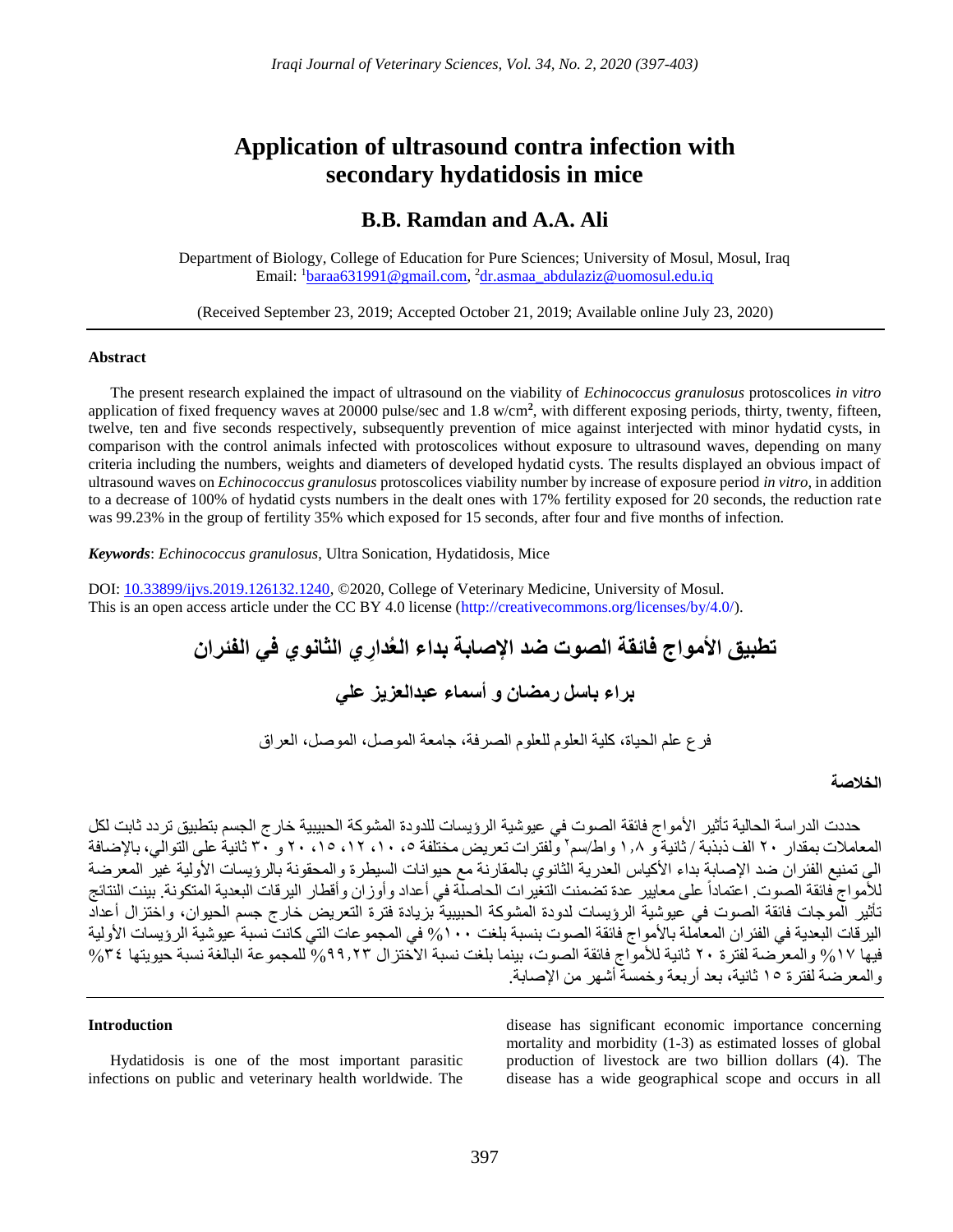continents, including the tropical and subtropical regions. Cystic echinococcosis (hydatid cyst) (CE) was diagnosed by the basic methods of clinical examination, imaging and serological tests (5-7). CE is treated by a variety of ways, including chemical therapy (drug therapy), percutaneous aspiration injection and respiration (PAIR), surgical treatment, or the option of observation without surgical intervention (8,9). Chemotherapy involves the use of albendazole, mebendazole or benzimidazole carbamates, chemotherapy is recommended as the only option in cases. where surgical treatment is not possible or when multiple cysts are available (9). This option includes aspiration of the fluid, injection of lethal agents and re-suction. The noninvasive control option is carried out with the CE4-CE5 stages of cyst development according to the world health organization (WHO) classification to avoid the possibility that these cysts remain fertile. Ultrasound and Serological tests are used for surveillance.

Ultrasound waves are waves with a frequency greater than 20 KHZ (human hearing threshold) (10,11). These are inaudible high-frequency mechanical vibrations produced by the electric generator and are converted to acoustic energy by mechanical deformation of a piezoelectric crystal placed in the power transformer (12). Ultrasonic frequency can be classified primarily into two sections: low-power highfrequency diagnostic ultrasound in the MHZ range, and the low-frequency high-power ultrasound is in the KHZ range. Ultrasound waves are a physical therapeutic method where non-ionizing radiation is applied in the form of mechanical sonicated on the tissues to produce heat. Ultrasound has been used to detect variety of diseases, including parasitic infections since 1970 (13), High Intensity Focused Ultrasound (HIFU) was initially used to treat cancer (14). It was used in the 1940s to treat brain diseases such as Parkinson's disease (15), uterine fibroids and prostate tumors (16). Ultrasound waves have also been used extensively in medical diagnostics and increasingly for therapeutic purposes as they have been applied to break up kidney stones, as a surgical tool for the removal of tumor tissue and as a tool for administration of drugs (17).

Hence the aims of this study were to show the impact of ultrasound in with the vitality of different concentration of protoscolices *in vitro* and in the prevention of albino mice from infection with hydatidosis. This study is considered as a first study in the country regarding application of ultrasound against hydatidosis.

#### **Materials and methods**

#### **Segregation and testing hydatid cysts**

The hydatid cysts were found (Figure 1) after being separated from liver of slaughtered sheep, which collected from butchers' shops in Mosul, and upon arrival in the laboratory, hydatid cysts were examined to ascertain the vitality.





#### **Collection and assessment of** *E. granulosus* **protoscolices**

Sheep cysts containing protoscolices were obtained under sterilized conditions, a live protoscolices, 20 µl of protoscolices suspension were added to 20 µl of 0.1% of eosin pigment on a slide, then tested under light microscope. Bright green protoscolices were considered as alive because of eosin exclusion by protoscolices membranes, whereas red protoscolices were regarded as dead because of acceptance of the pigment. Gained and counted according to authenticated manner (18).

#### **Experimental animals**

120 Albino mice (four to five weeks old) were used and cared for in the Department of Biology, College of Education for Pure Sciences, University of Mosul, according to the conditions required for the experiments.

#### **The device used in the experiment**

The ultrasonic waves device was used, catalogue number 1/96/40/80/3/4 supplied by the Omni international (Figure 2).

#### **Effect of the ultrasound waves on the vitality of sheep protoscolices** *in vitro*

To determine the effect of ultrasound waves on the vitality of protoscolices *in vitro* within a certain time and frequency of 20.000 pulse/second, protoscolices with a 100% viability were taken at a concentration of 2000 protoscolex /ml, and then exposed to the ultrasonic waves, amount of ice was placed around the sample to avoid high temperature during exposure. Samples were exposed for 30, 20, 15, 12, 10 and 5 seconds, the post exposure vital percentages were 0, 17, 34, 50, 80 and 90% respectively. The protoscolices were examined under a light microscope for viability taking into consideration the flame cells movement, morphological abnormalities, and exclusion of eosin pigment.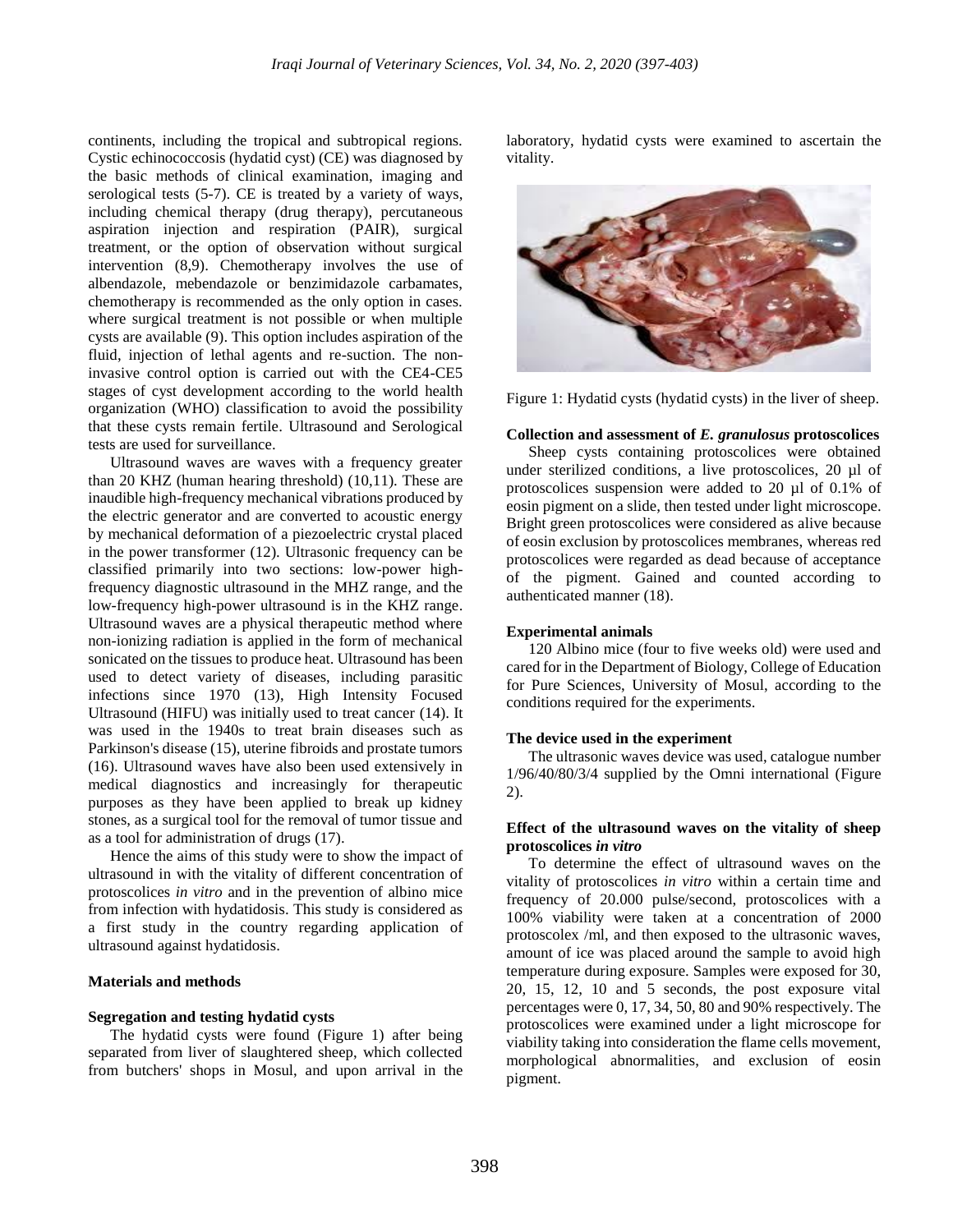

Figure 2: Ultrasound waves device. (1) Operating power, (2) Main and power stand by for operation too when the sample is exposed, (3) the amplitude capacity starts from 0-28, the frequency is 20 thousand vibration/second.

#### **Effect of ultrasound waves in protoscolices injected in vivo**

protoscolices with vitality 90, 80, 50, 34, 17 and 0% were selected for mice injection in addition to the control with 100% vitality. A total of 30 male mice, aged 5-3 weeks, were divided into six group (five mice/ each group). The  $1<sup>st</sup>$  group was injected with 2000 protoscolices of vitality 0%. The 2<sup>nd</sup> group was injected with 2000 protoscolices of vitality 17%. The 3<sup>ed</sup> group was injected with 2000 protoscolices of vitality 34%. The  $4<sup>th</sup>$  group was injected with 2000 protoscolices of vitality 50%. The 5<sup>th</sup> group was injected with 2000 protoscolices of vitality 80%. The  $6<sup>th</sup>$  group was injected with 2000 protoscolices of vitality 90%. The  $7<sup>th</sup>$ group (control) was injected with 2000 protoscolices of vitality 100%. All groups were all dissected after 2, 3, 4, 5 months.

# **Statistical analysis**

Results of this study were analyzed statistically based on Completely Randomized Design (CRD) to study the effect of intervals and exposures and the integration between them, then the differences between the averages of each factor and the compatibility between factors were estimated depending on Duncan's Multiple Range Test (DMRT). Statistical Analysis System (SAS version 9) was utilized for applied for data analysis (19).

### **Results**

Table 1 exhibited the changes in the numbers, diameters and weights of the hydatid cysts, and the of significance of F in the ANOVA analysis, table 2 DMRT for averages test explained a decrease in the average number of hydatid cysts in the treated groups (Figure 3, 5, 7 and 8) compared to control animals (Figure 4 and 6). The treated mice exhibited a reduction in the number of cysts 0.000 at 30 sec exposure, while control mice displayed the highest average of 9.650, 5 months post infection. Table 3 demonstrated the highest percentage reduction of hydatid cysts number in treated mice at 30 seconds exposure followed by 20, 15,12,10 and 5 seconds, respectively.

Table 1: Effect of ultrasound on numbers, diameters and weights of hydatid cysts in all experience animals

| Sources of difference |                |    | Periods      | Treatments   | Periods×Treatments | Experimental error |
|-----------------------|----------------|----|--------------|--------------|--------------------|--------------------|
|                       |                | df | 3            | 6            | 18                 | 112                |
|                       | Sum of squares |    | 371.221429   | 1500.971429  | 998.628571         | 1936.4000          |
| Cysts numbers         | Mean squares   |    | 123.740776** | 250.161905** | 55.479365**        | 17.289286          |
|                       | F value        |    | 7.16         | 14.47        | 3.21               |                    |
| Cysts diameters (mm)  | Sum of squares |    | 0.70175484   | 11.70472077  | 7.63972497         | 29.91649261        |
|                       | Mean squares   |    | 0.23391828   | 1.95078679** | 0.4244216          | 0.26711154         |
|                       | F value        |    | 0.88         | 7.30         | 1.59               |                    |
| Cysts weight (gm)     | Sum of squares |    | 0.09970644   | 0.14236411   | 0.8677981          | 2.3483044          |
|                       | Mean squares   |    | 0.3323548    | 0.0237235    | 0.02148777         | 0.02092706         |
|                       | F value        |    | 1.59         | 1.13         | 1.03               |                    |

\* mean significance at P<0.01, while \*\* mean significance of P<0.05.

Diameters are shown in table 1 illustrated F significance, table 4 (DMRT) for averages revealed significant differences between the exposure and non-exposed at 30 and 20 seconds. Significant differences were also observed between mean averages compatibility exposure and period, metacestode diameters in mice injected with protoscolices exposed with ultrasound decreased, with a minimum 5 months post injury 0,000 mm at 30 seconds exposure, followed by 20, 15, 12, 10 and 5 seconds respectively, contrast to the hydatid cysts control group was 0.890 mm. Related to the weight of the hydatid cysts table 1 showed F insignificancy for interference between the two factors (exposure and period).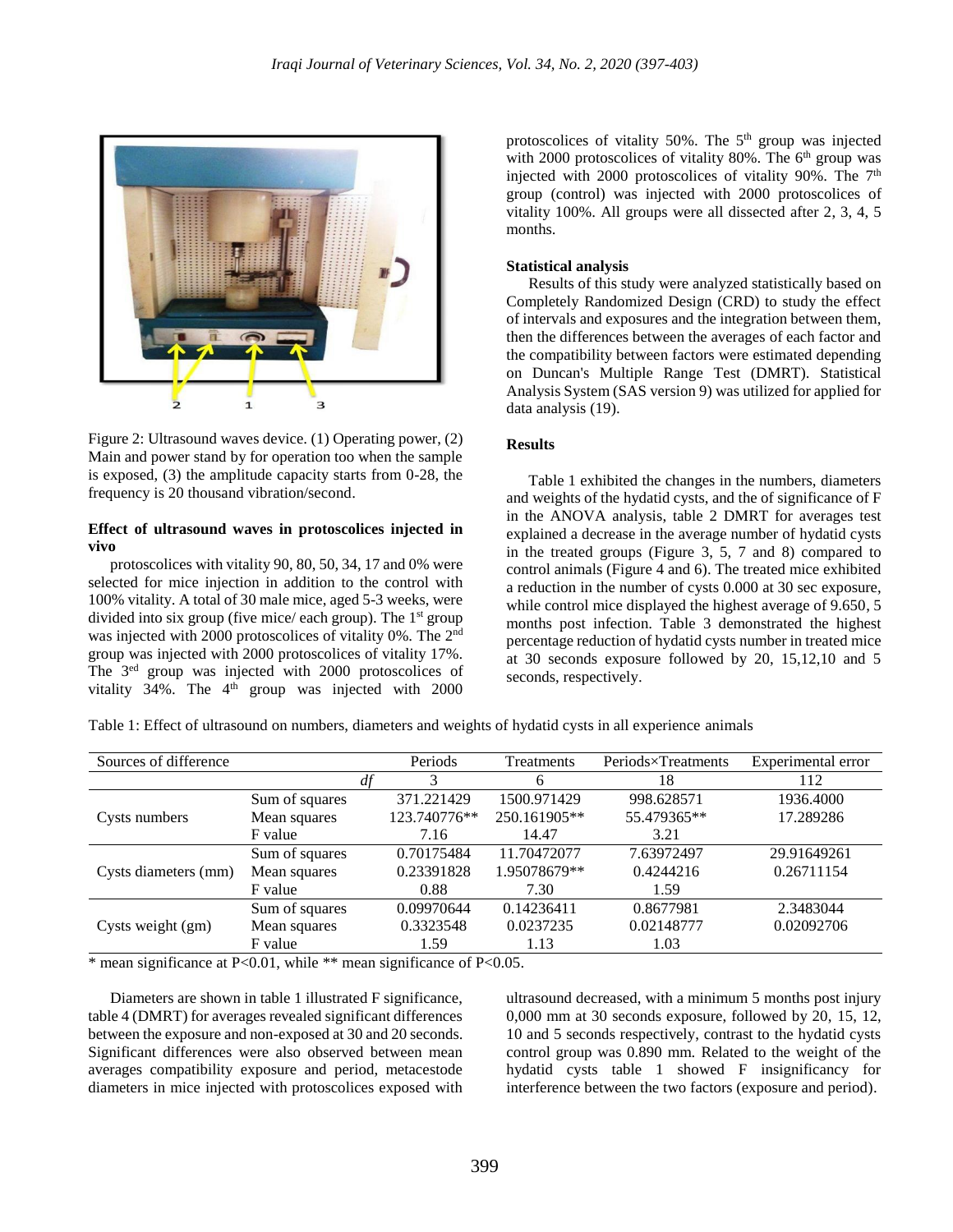However, the DMRT (Table 5) showed significant differences between the averages of compatibility regarding periods and exposures. The cysts weights in treated animals

decreased to 0.00mg at 30 seconds and all months followed by 20, 15, 12, 10 and 5 seconds, respectively, in contrast to the control group (0.2760mg) 5-month post injury.

| Table 2: Effect of ultrasound waves on the number of hydatid cysts in treated animals |  |  |  |  |  |  |  |  |
|---------------------------------------------------------------------------------------|--|--|--|--|--|--|--|--|
|---------------------------------------------------------------------------------------|--|--|--|--|--|--|--|--|

| Periods in | 2 months | 3 months | 4 months    | 5 months          | Average           |
|------------|----------|----------|-------------|-------------------|-------------------|
| Control    | 0.800c   | 3.200c   | 14.600 ab   | 19.200 a          | 9.650a            |
| 30 seconds | 0.000c   | 0.000c   | 0.000c      | 0.000c            | 0.000c            |
| 20 seconds | 0.000c   | 0.000c   | 0.000c      | 0.40c             | 0.10c             |
| 15 seconds | 0.20c    | 0.40c    | 0.20c       | 0.20c             | 0.25c             |
| 12 seconds | 0.20c    | 1.20c    | 0.60c       | 1.60c             | 1.10c             |
| 10 seconds | 0.40c    | 0.20c    | 1.20c       | 2.40c             | 0.65c             |
| 5 seconds  | 0.80c    | 1.40c    | 3.80c       | 9.60 <sub>b</sub> | 3.90 <sub>b</sub> |
| Average    | 0.4571c  | 1.00 bc  | $2.9142$ ab | 4.5714a           |                   |

The different letters indicate significance, while the similar letters indicate insignificancy.

Table 3: Percentage of protoscolices reduction in treated animals for all months

| Periods   |        | Months  |        |        |
|-----------|--------|---------|--------|--------|
|           |        |         |        |        |
| 5 second  | 50%    | 63.08%  | 65.25% | 81.34% |
| 10 second | 60%    | 62.368% | 75%    | 75%    |
| 12 second | 65.38% | 87.5%   | 92.5%  | 98%    |
| 15 second | 87.5%  | 97.5%   | 98.66% | 99.23% |
| 20 second | 100%   | 100%    | 100%   | 100%   |
| 30 second | 100%   | 100%    | 100%   | 100%   |

Table 4: Effect of ultrasound waves on diameters of hydatid cysts in treated animals

| Periods   | 2 months       | 3 months      | 4 months       | 5 months       | Average      |
|-----------|----------------|---------------|----------------|----------------|--------------|
| Control   | $0.1002$ de    | $0.20570$ de  | $1.087$ ab     | 1.2838 a       | 0.8900a      |
| 30 second | 0.000 e        | 0.000 e       | 0.000 e        | 0.000 e        | 0.000 e      |
| 20 second | 0.000 e        | 0.000 e       | 0.000 e        | $0.226$ de     | 0.0565 d     |
| 15 second | $0.200$ de     | $0.177$ de    | 0.006e         | $0.2454$ de    | $0.2334$ ed  |
| 12 second | $0.228$ de     | $0.7277$ abcd | $0.388$ bcde   | $0.706$ abcde  | $0.2723$ bcd |
| 10 second | $0.056$ de     | 0.0672 d      | $0.7100$ abcde | $0.7016$ abcde | $0.4179$ bc  |
| 5 second  | $0.5870$ abcde | $0.3094$ cde  | $0.8104$ abcd  | 1.0438 abc     | $0.5965$ ab  |
| Average   | 0.3083a        | 0.2873a       | 0.344a         | 0.4699 a       |              |

The different letters indicate significance, while the similar letters indicate insignificancy.

Table 5: Effect of ultrasound waves on weight of hydatid cysts in treated animals

| Periods   |              | Treatments in month |                |               |             |  |
|-----------|--------------|---------------------|----------------|---------------|-------------|--|
|           | ↑            |                     |                |               | Average     |  |
| Control   | $0.03272$ bc | $0.02298$ bc        | $0.06593b$ c   | 0.27600 a     | 0.09304 a   |  |
| 30 second | 0.000c       | 0.000c              | 0.000c         | 0.000c        | 0.000c      |  |
| 20 second | 0.000c       | 0.000c              | 0.000c         | $0.0188$ bc   | 0.00395 a   |  |
| 15 second | 0.0002c      | 0.007c              | 0.002c         | $0.02186$ bc  | 0.03704 a   |  |
| 12 second | $0.00866$ bc | $0.03686$ bc        | $0.03070$ bc   | $0.05397a$ bc | 0.03803 a   |  |
| 10 second | $0.0094$ bc  | $0.05068$ bc        | $0.08085$ ab c | $0.07697$ abc | 0.063210 a  |  |
| 5 second  | $0.04276$ bc | $0.01120$ bc        | $0.14316$ ab c | $0.23056$ ab  | $0.07085$ a |  |
| Average   | 0.01339a     | 0.02765 a           | 0.04973a       | 0.08415 a     |             |  |

The different letters indicate significance, while the similar letters indicate insignificancy.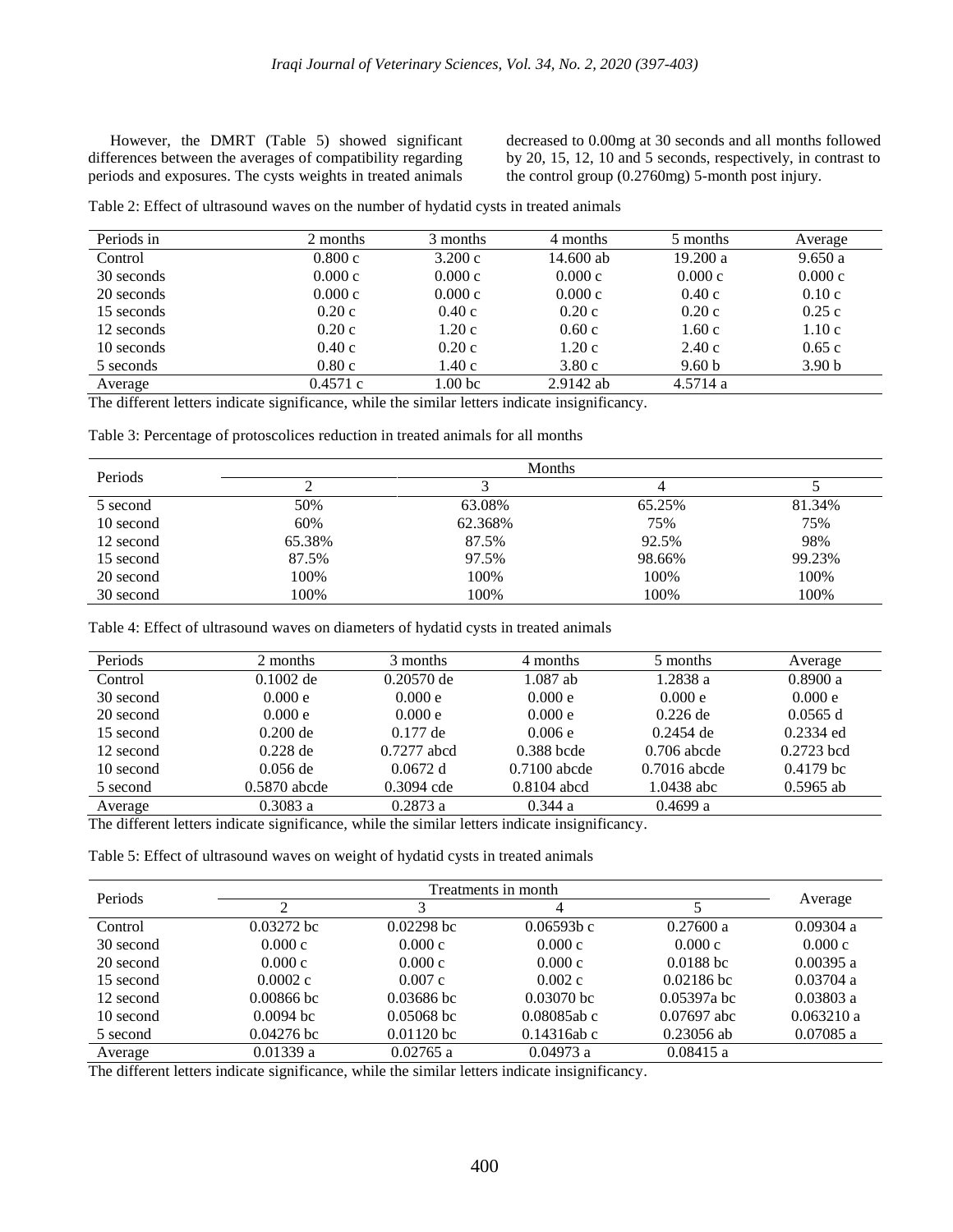

Figure 3: The absence of cysts in animals injected with protoscolices and exposure to ultrasound for 20 Seconds after 3 months.



Figure 4: Growing hydatid cysts (black arrows) in untreated animals after 4 months of infection.



Figure 5: Growing hydatid cysts (black arrow) in animal treated with ultrasound waves for 5 Seconds after 4 months of infection.



Figure 6: Growing hydatid cysts in (black arrows) in untreated animals (control) after 5 months of infection.



Figure 7: Growing hydatid cysts (black arrows) in the animal treated with ultrasound waves for 5 Seconds after 5 months of infection.



Figure 8: Growing hydatid cysts (black arrows) in animal treated with ultrasound waves for 12 Seconds after 3 months of infection.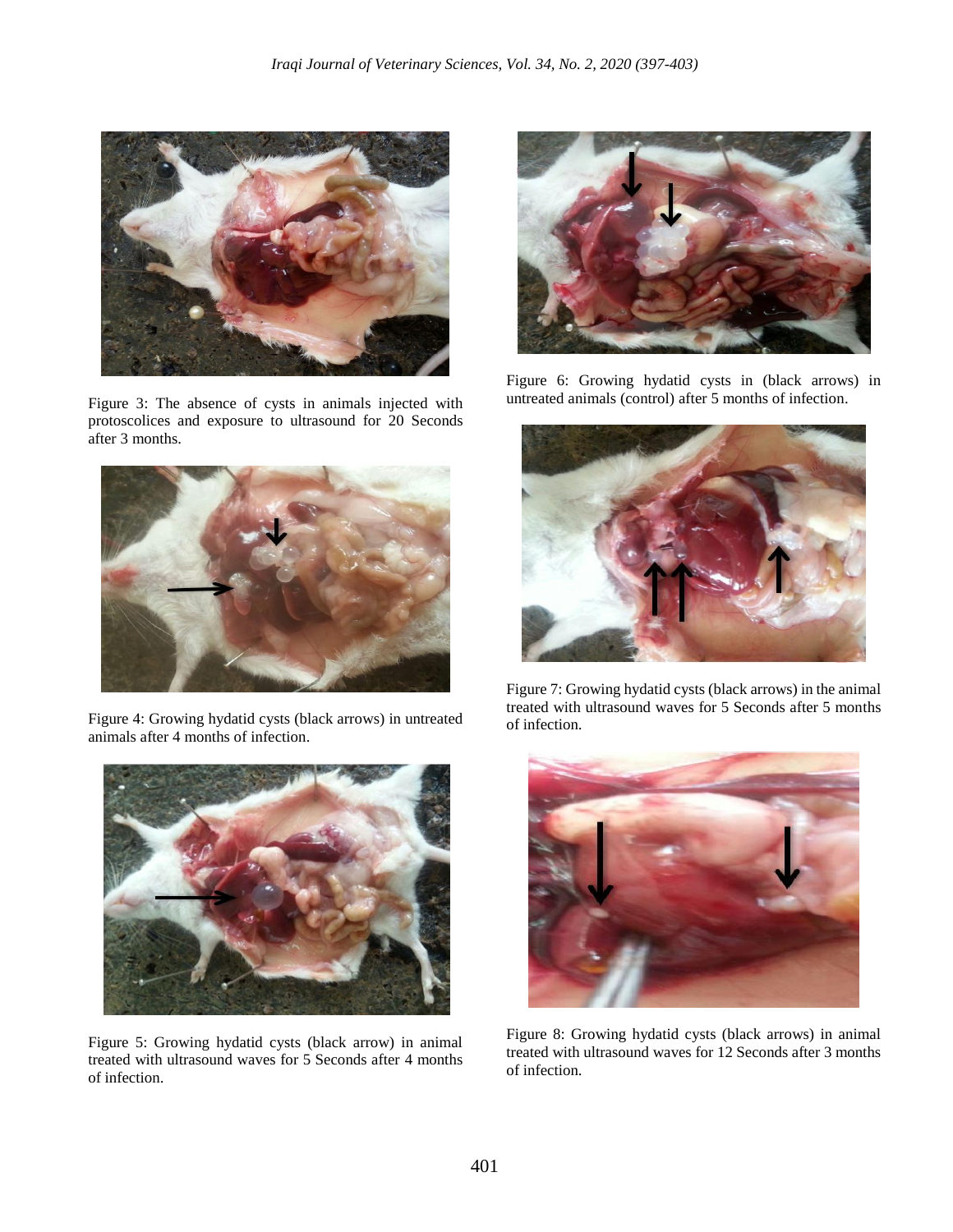# **Discussion**

The effects of ultrasound waves on cells are divided into two categories: Total effects such as disintegration or influence on cell division capacity and damage to cellular infrastructure, and fine effects such as chromosomal changes, functional changes and heterogeneous growth patterns (17).

The results of electron microscope examination of cells and tissues post exposure to ultrasound waves showed damage of a variety of cellular organelles such as mitochondria at first, lysosomes, causing the release of enzymes in the cell, as well as membrane and mitochondrial damage due to cavitation (17). Cytogenetic studies on the effect of ultrasound waves by other researchers on chromosomes have indicated that high intensity ultrasound waves can cause DNA degradation. It seems that the damage is caused by hydrodynamic shear stresses, free radical formation or overheating that caused by cavitation. Ultrasound waves can cause genetic changes, such as modifying histone structure which can have a long-term effect on gene expression (17). All these explanations illustrate the increased reduction in the cysts and the low numbers of cysts in mice injected with protoscolices exposure to ultrasound.

The results of this study showed that the numbers, weights and diameters of the cysts were reduced in addition to the high reduction rate in the treated mice compared to the control group for all months.

Current study results have shown similarity with those of other researchers revealing that high intensity ultrasound resection efficacy in uncomplicated cases of patients with *Echinococcus multilocularis* in the liver, implying the destruction of protoscolices, lamellar and germinal layers of the alveolar cyst larvae causing death of morphologically transformed cells which in turn cause liver necrosis (14). Results of biopsy examination after eradication confirmed the damage of impact to protoscolices and cellular components in the alveolar cysts, thus high intensity focused ultrasound considered a promising treatment for alveolar echinococcosis (14), also Imankulov *et al.* (20) observed the destructive changes on alveococcosis with irregular forms and destroyed structures of the outer cuticular membrane, increase in neutrophil cells, eosinophils and macrophages. Thin sections showed membranes of alveolar cysts with different thickened dissociated and ripped, and the cells of germinal layer were desquamated and the nuclei of cells were lysed and the cytoplasm was vacuolated. The electron microscope showed destruction of the outer cytoplasmic membrane of germ cells, these effects were attributed to the double cavitation and necrosis upon exposure to high intensity focused ultrasound waves (20).

The results of the present study exhibited an consistency with another study, concerning the action of high intensity focused ultrasound waves to treat cystic echinococcosis in the liver, represented by destructive impact on protoscolices with membrane cavitation (21). Treatment of 42 patients (68%) with liver echinococcosis out of 62 patients, with high intensity focused ultrasound waves, exhibited a clinical response represented by cysts elimination, decrease of (50%) of cysts size in patients, and absence of cystic echinococcosis recurrence after 3 years of treatment. A 7 patients undergone conventional surgical treatment revealed cysts disappearance, a decrease by 50% of cyst size, and absence of cystic echinococcosis recurrence after 3 years of treatment, which prove high intensity focused ultrasound effectiveness as a treatment of choice or as a post-operative adjunct to prevent the spread of parasite (21). Zhang *et al.* (22) showed the effect of high intensity focused ultrasound (HIFU) with the addition of superabsorbent polymer (SAP) on *E. granulosus* protoscolices vitality in vitro, the HIFU effect was increased after the addition of superabsorbent polymer due to increased temperature of cystic fluid to about 60ºC, which caused protein denaturation, cell necrosis, and increase of protoscolices death, this was explained by Moazeni *et al.* (23) as he considered warm water as a protoscolicidal factor at temperature ranging between 50- 60ºC.

In addition to the effect of cavitation in killing protoscolices subjected to HIFU, which crashed into small fragments.

Acoustic cavitation is responsible for rupture of long chained organic structures that make up microorganisms. These mechanical effects were invested in disinfecting water contaminated with microbial spores and protozoa, such as *Cryptosporidium parvum*, within 10 minutes of exposure to ultrasonic waves (24). On the other hand, these properties have also been used to eliminate water contamination with *Giardia spp*. Cavitation causes mechanical rupture of molecules that make up organisms (24). Other researchers have studied the effect of ultrasound waves on the vitality of *Cryptosporidium spp.* in the waste water, it was noticed that after 5 minutes of ultrasound wave exposure,50% of cysts were dead, while at 30 minutes of exposure 90% of cysts were dead, they observed that as the temperature increased due to the effect of cavitation there was an increase in activity disruption of *Cryptosporidium parvum*. Initial exposure to ultrasound waves has been shown to decrease numbers of *Giardia spp*. When researchers applied ultrasonic exposures at 720-360 KJ (Kilo Joules) to sewage samples 62.5% of cyst were dead, and at a dose of 14400 KJ, approximately 80% of Giardia cysts were eliminated (23).

It can be said that ultrasound waves can be applied in the future through prospective studies as an effective therapeutic method for the treatment of Hydatidosis in human.